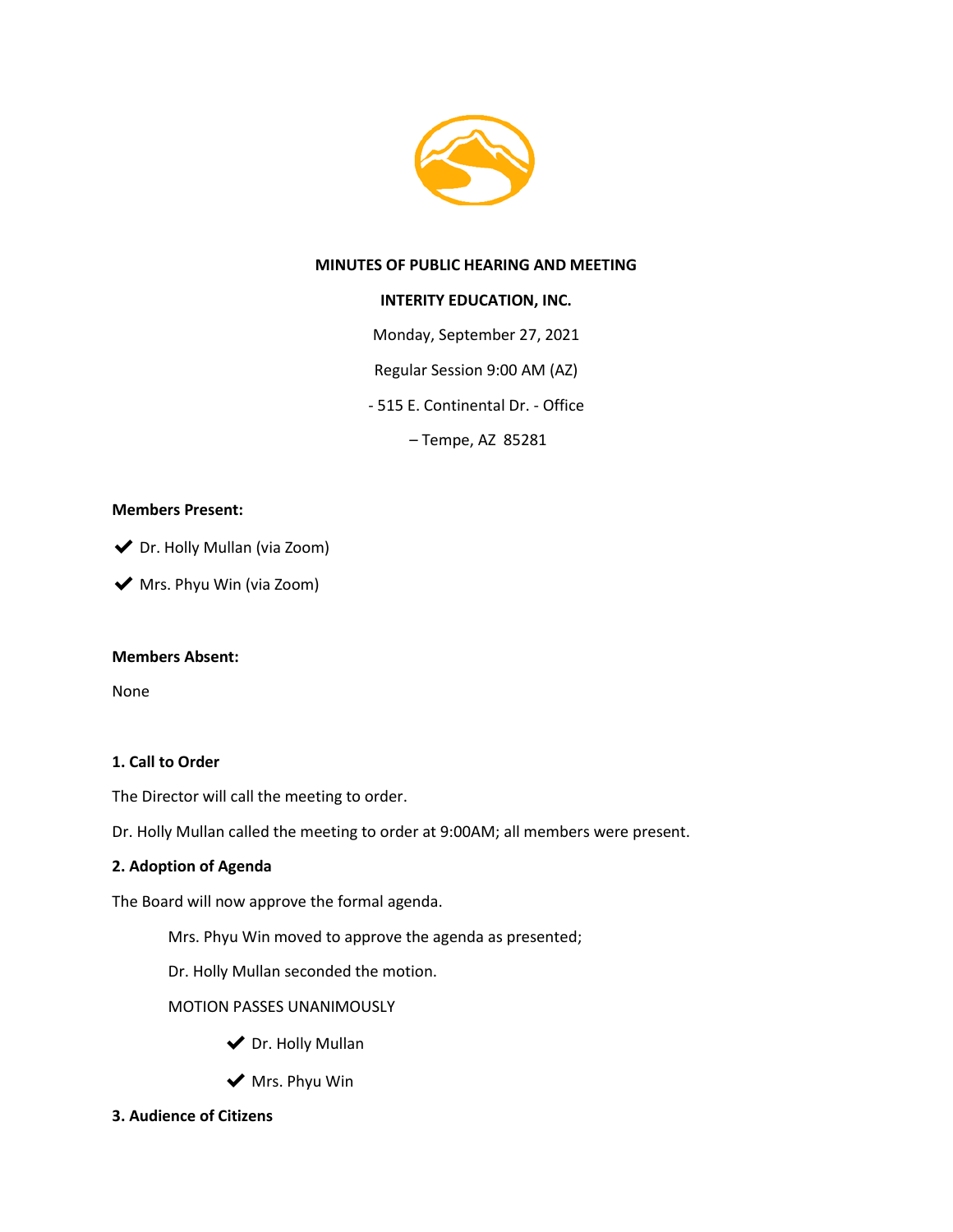At this time, the President of the Board will ask members of the audience if they would like to speak regarding any issue before the Board. No formal action may be taken on any issue unless the item appears on the Agenda. Members of the public wishing to comment on an agenda item may do so at the time the item appears on the agenda. Items not on the agenda may be addressed during the "Audience of Citizens". The Board may respond to criticism, ask that staff review a matter, or place an item on future agenda.

None.

## **4. Executive Session**

A.R.S. § 38-431.03 permits an executive session or closed meeting to be held for discussion and consideration of any of seven particular subjects. A majority of the members of the Governing Board must vote to convene an executive session during a public meeting held prior to the executive session. The general public is properly excluded from such a session. Only those individuals necessary to the conduct of such a meeting may be present. All matters discussed in an executive session must be kept confidential by those attending. No vote may be taken during an executive session. Any final action on an item discussed in an executive session must be taken during a public meeting. A.R.S. § 38-431.03.

The purposes for which an executive session discussion may be held are the following:

- A. Personnel matters involving a specific individual.
- B. Confidential records.
- C. Student discipline matters.
- D. Legal advice provided by the public body's attorney.
- E. Discussion of pending or contemplated litigation with the public body's attorney

F. Instruction of designated representatives concerning negotiations with employee organizations.

G. International and interstate negotiations and negotiations by a city or town with a tribal council.

H. Instruction of designated representatives concerning negotiations for the purchase of real property.

None

## **5 Adoption of the Proposed Instructional Time Model per H.B. 2862**

Ms. Phyu Win reported there were no changes to the ITM and no public comments were made or submitted.

Mrs. Phyu Win moved to approve to adopt Instructional Time Model.

Dr. Holly Mullan seconded the motion.

### MOTION PASSES UNANIMOUSLY

◆ Dr. Holly Mullan